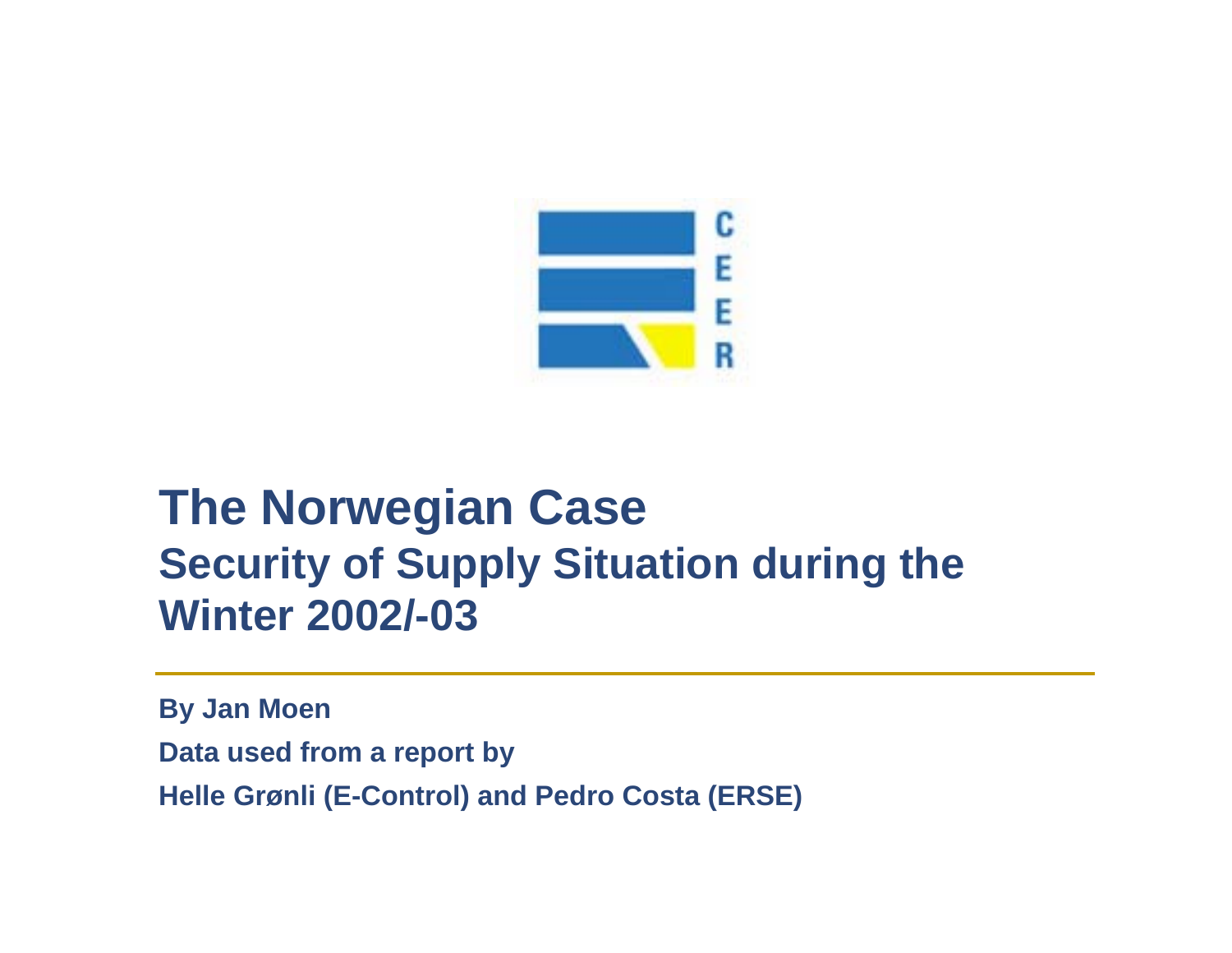# **Outline of presentation**

- **The development of power balance in Norway and Scandinavia**
	- ♦ **Generation**
	- ♦ **Demand**
	- ♦ **Transmission (interconnectors)**
- **Particularities of the Winter 2002/-03 situation from a Security of Supply perspective**
- **Some "soft" recommendations and lessons learned**

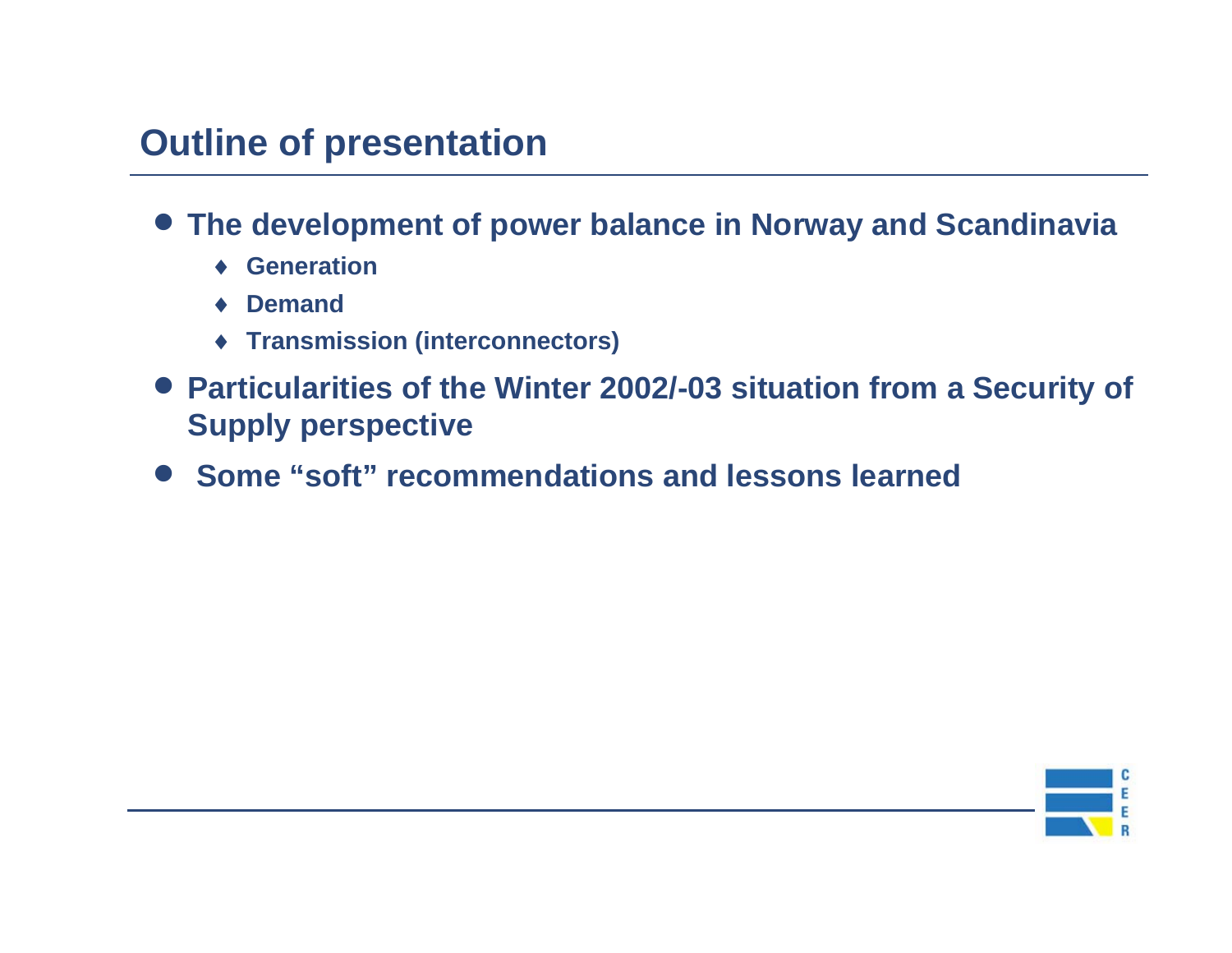## **Development of Supply and Demand in Norway, Sweden, Denmark and Finland**

The "comfortable" balance for the region as a whole has dried up although demand growth has been low

Norway almost zero demand growth in recent years

No new interconnectors (cables) to Norway – although several efforts have been done

No major new power plants on the agenda (Finland decided on new nuclear recently)

New investments risk according to deregulation and introducing competition

Incentives to remove the "fat" – but incentives to keep a national power balance according the Security of Supply may be weak

In recent years Norway is dependent on import (normal hydro situation)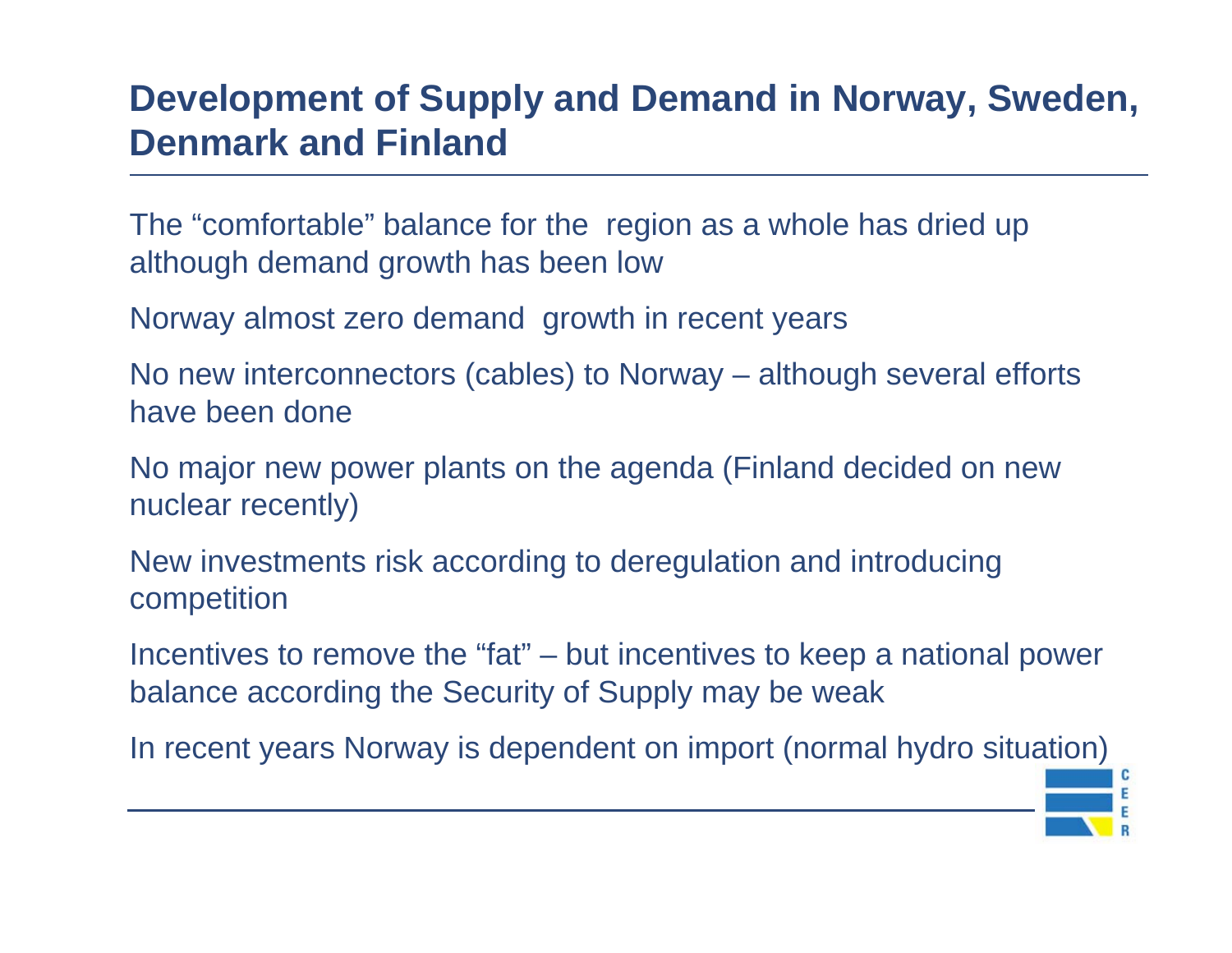# **Installed capacity and consumption in Scandinavia (Source: Nordel)**



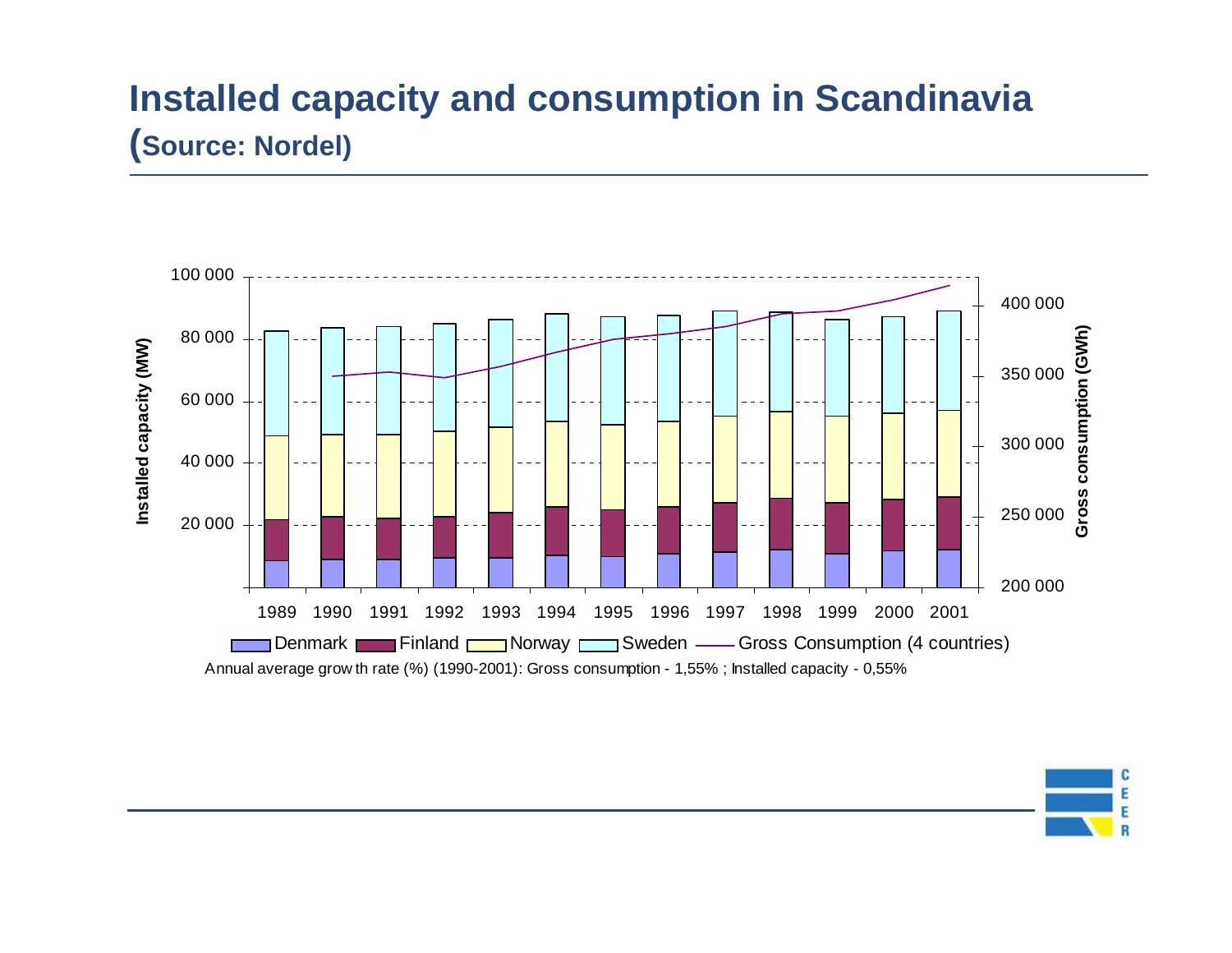## **Illustration of price determination in Scandinavia**

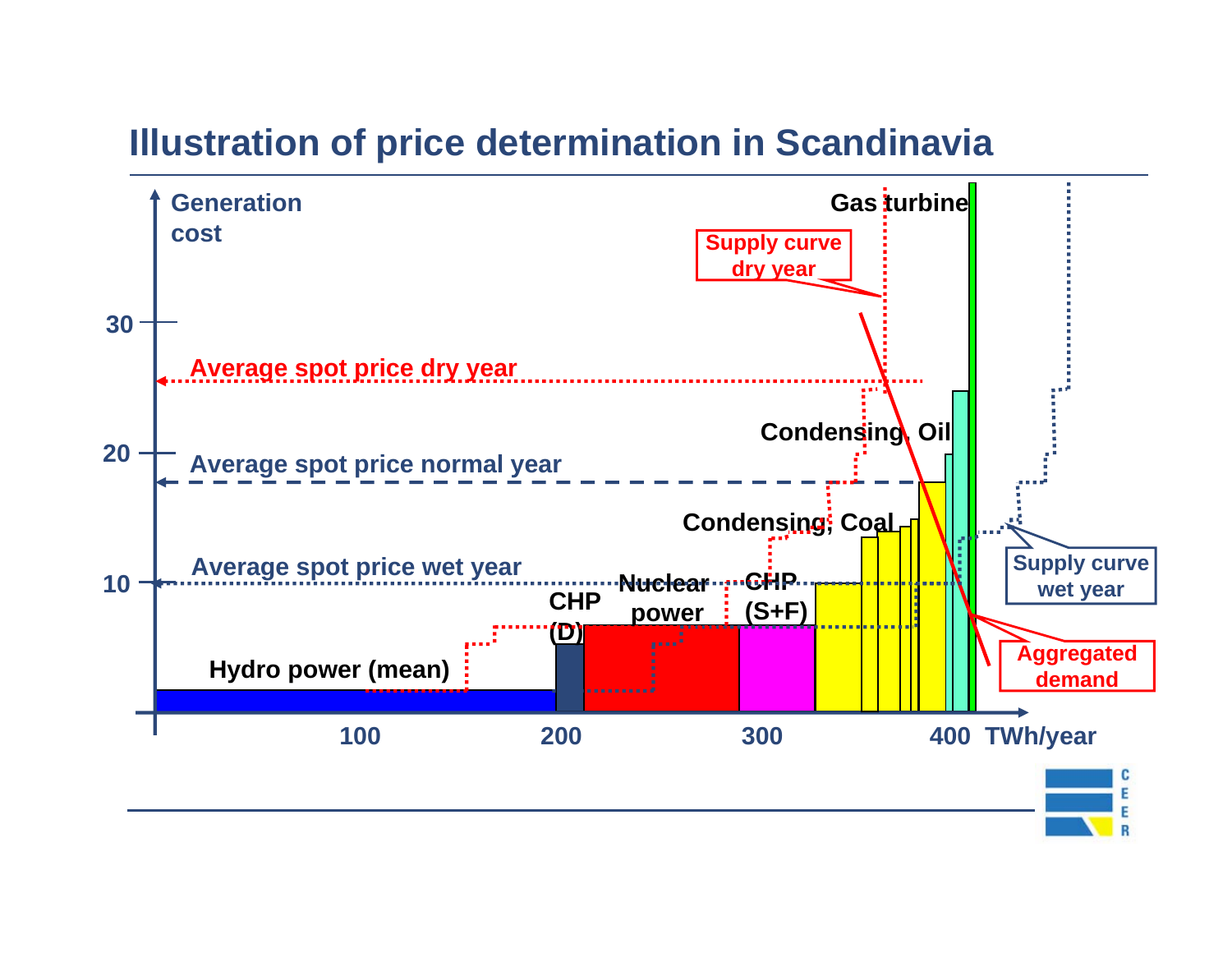#### **Interconnetions within and to/from Scandinavia**



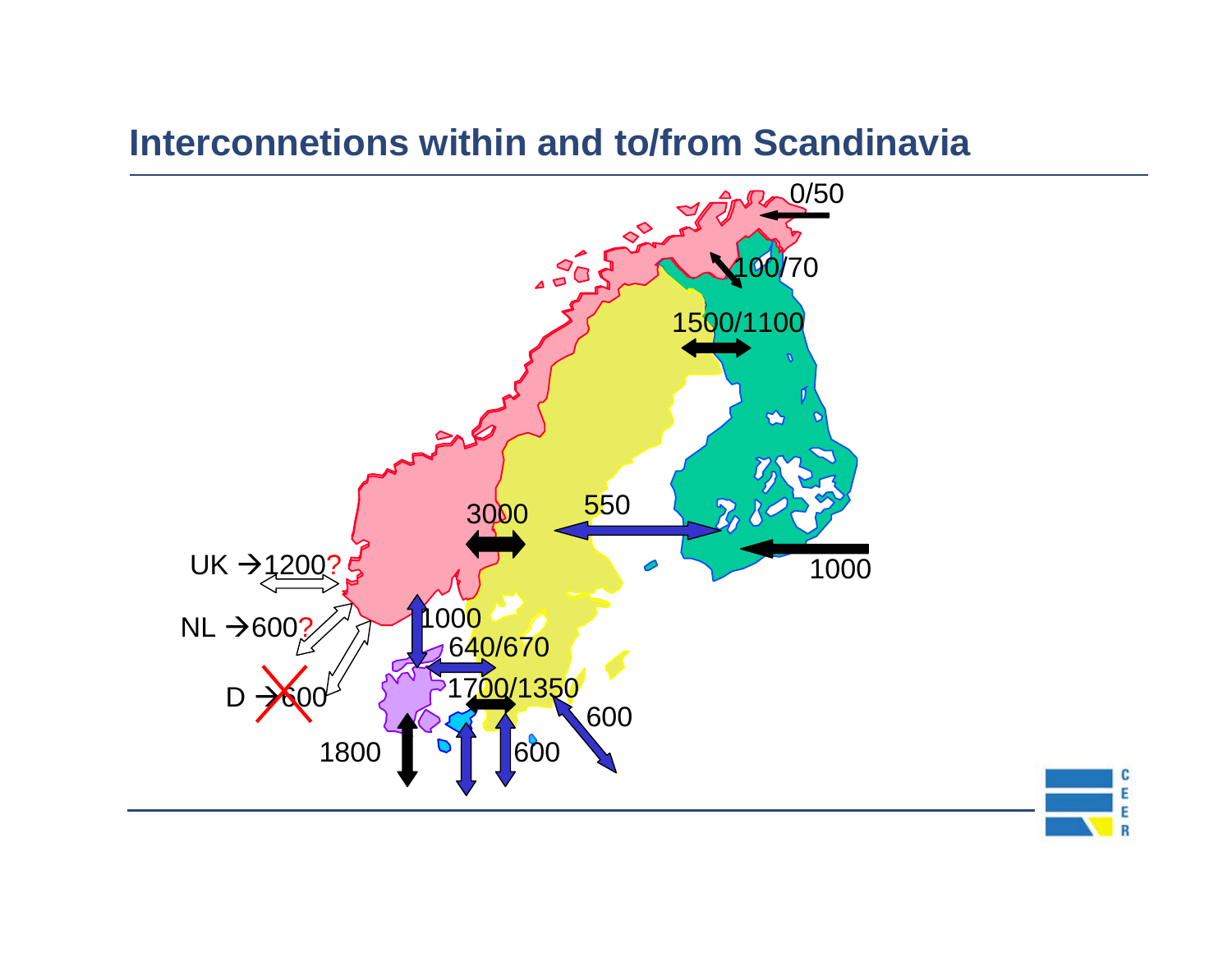### **Consumption development and distribution. 1993-2001**



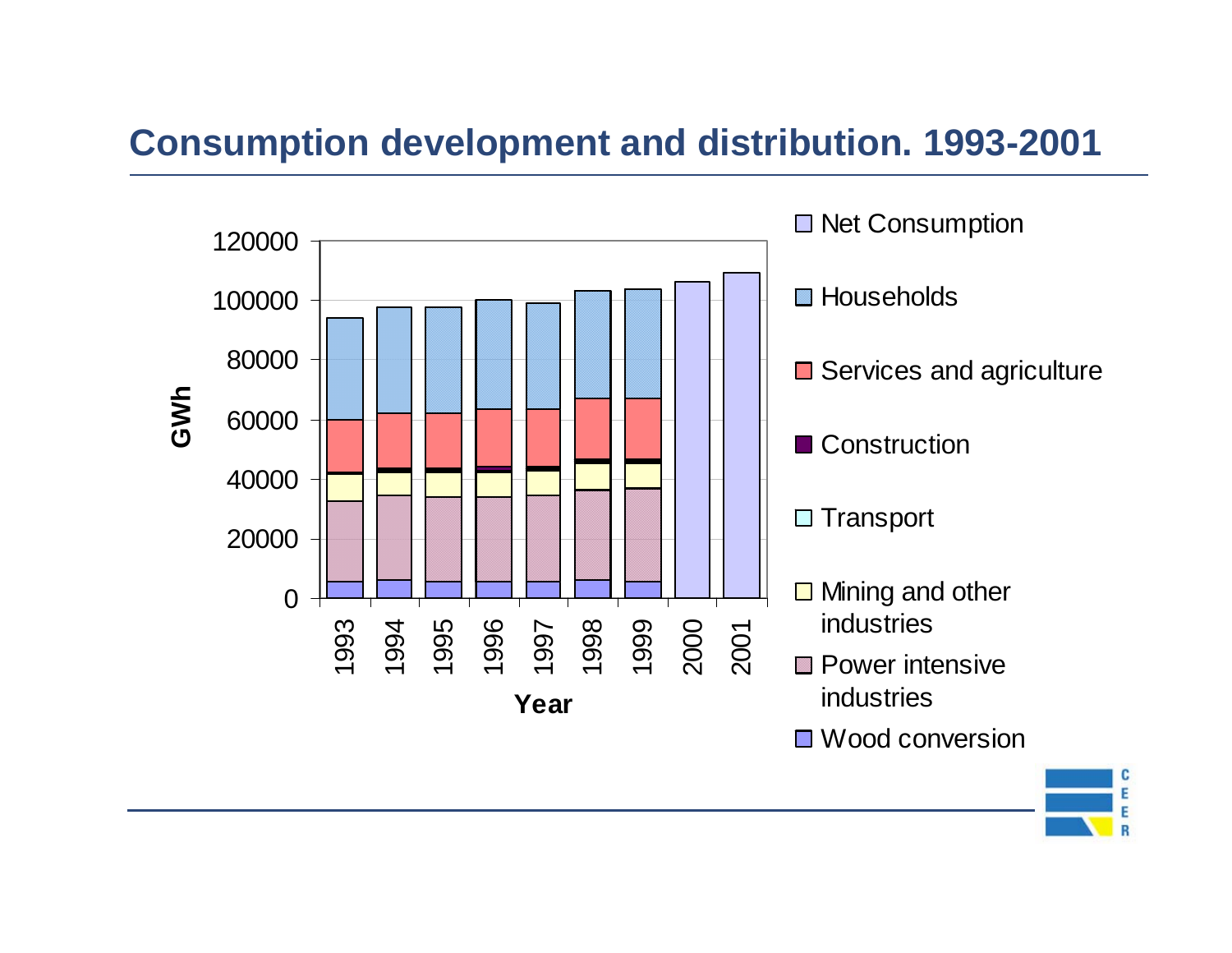# **A Majority of the household customers are on variable price contracts**

**The development of household tariffs and prices, 1986 – 2002. Source: NVE**

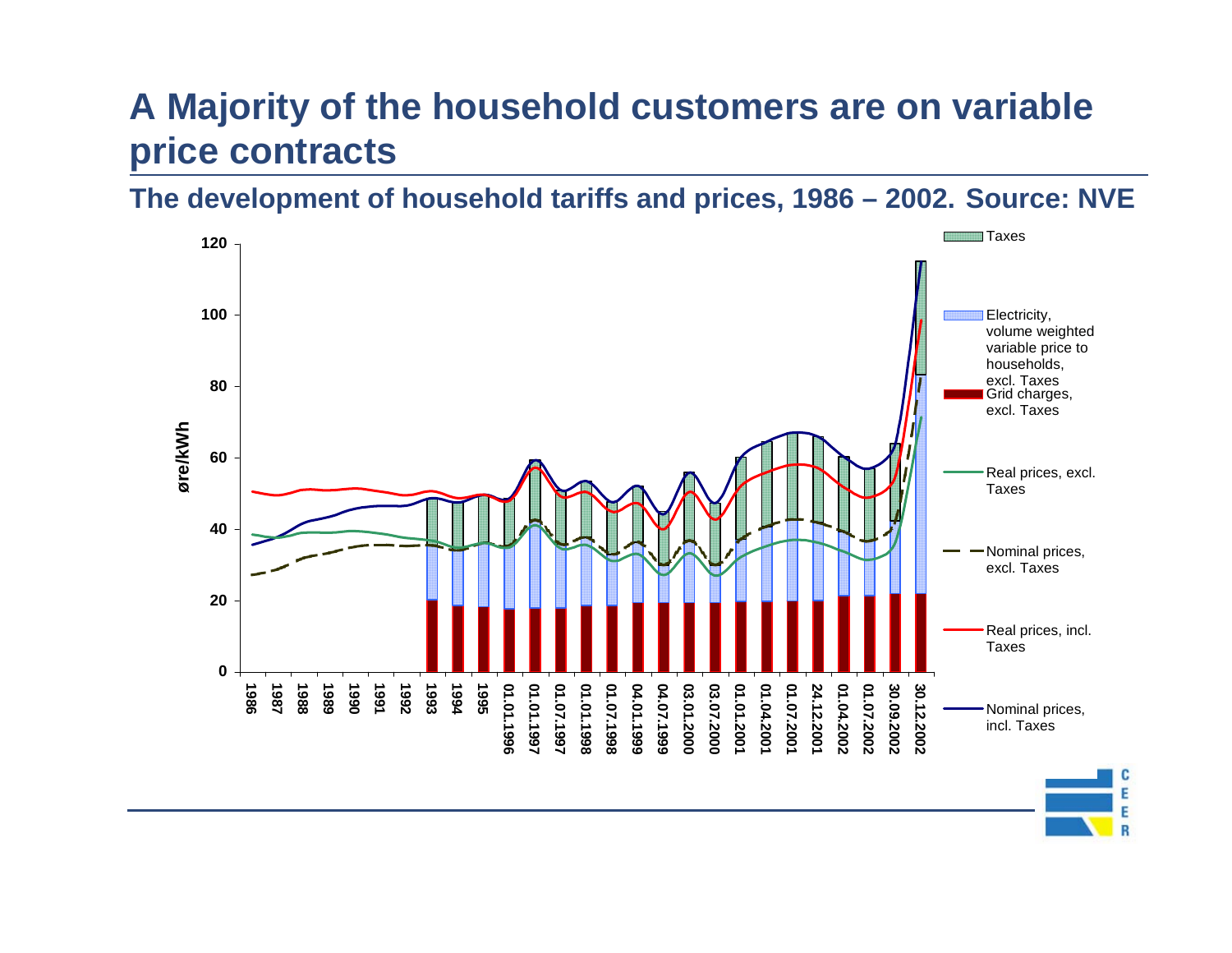# **The development of installed capacity, peak load, and the Security of Supply margin. (Nordel 2003)**

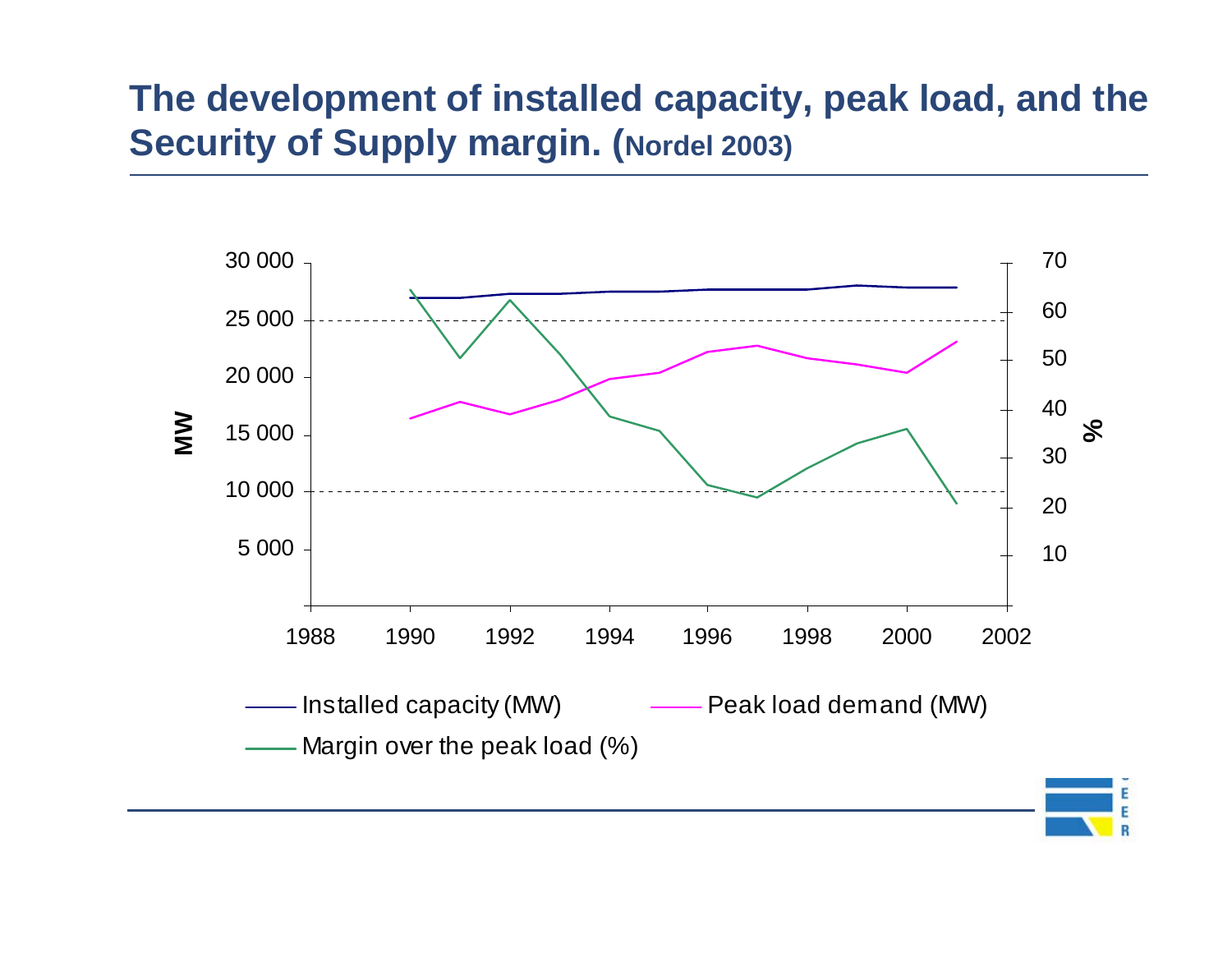### **A partly complementary Swedish-Norwegian system (Source: ECON)**

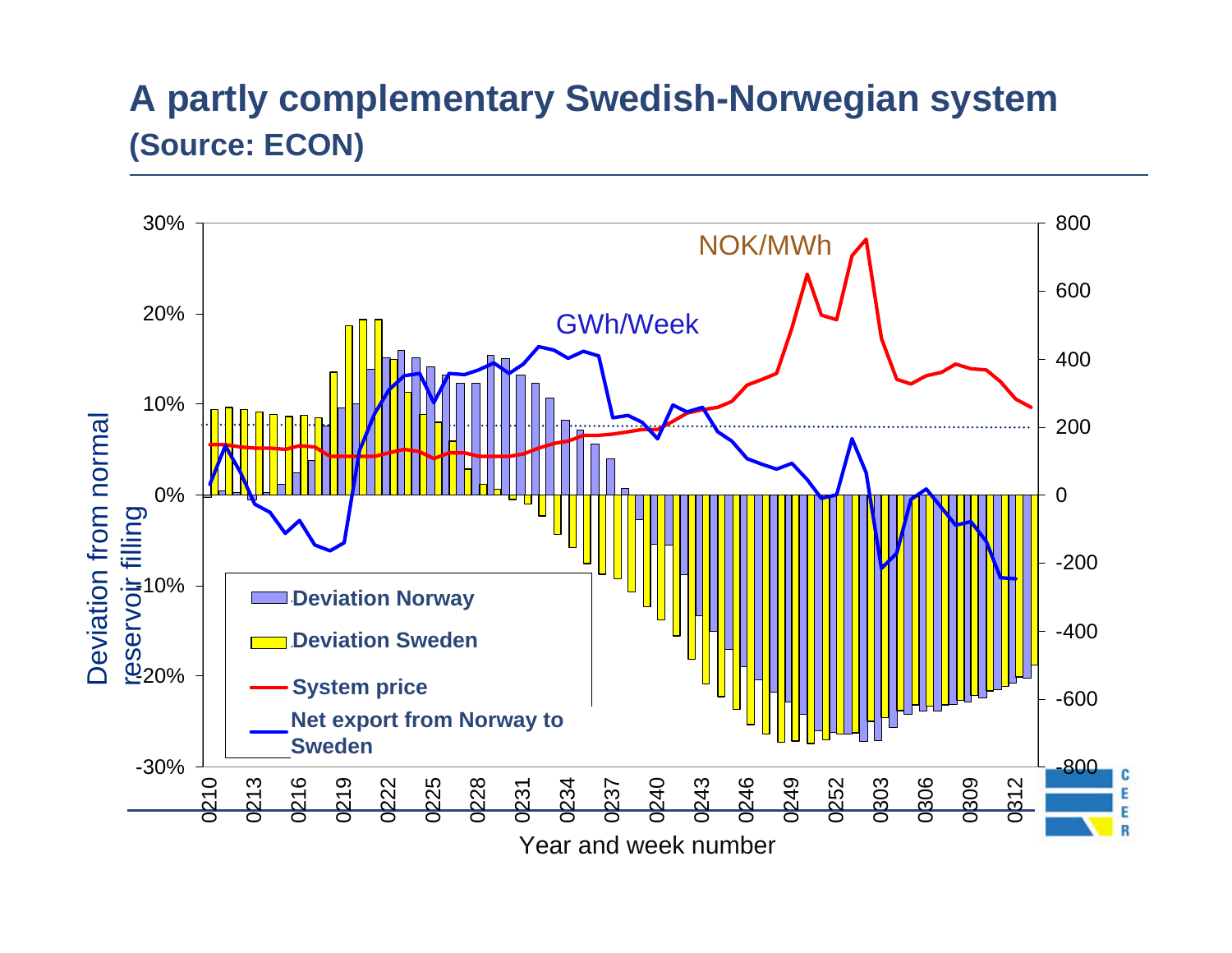# **Spot prices compared to daily consumption and reservoir content. 1996-2003**

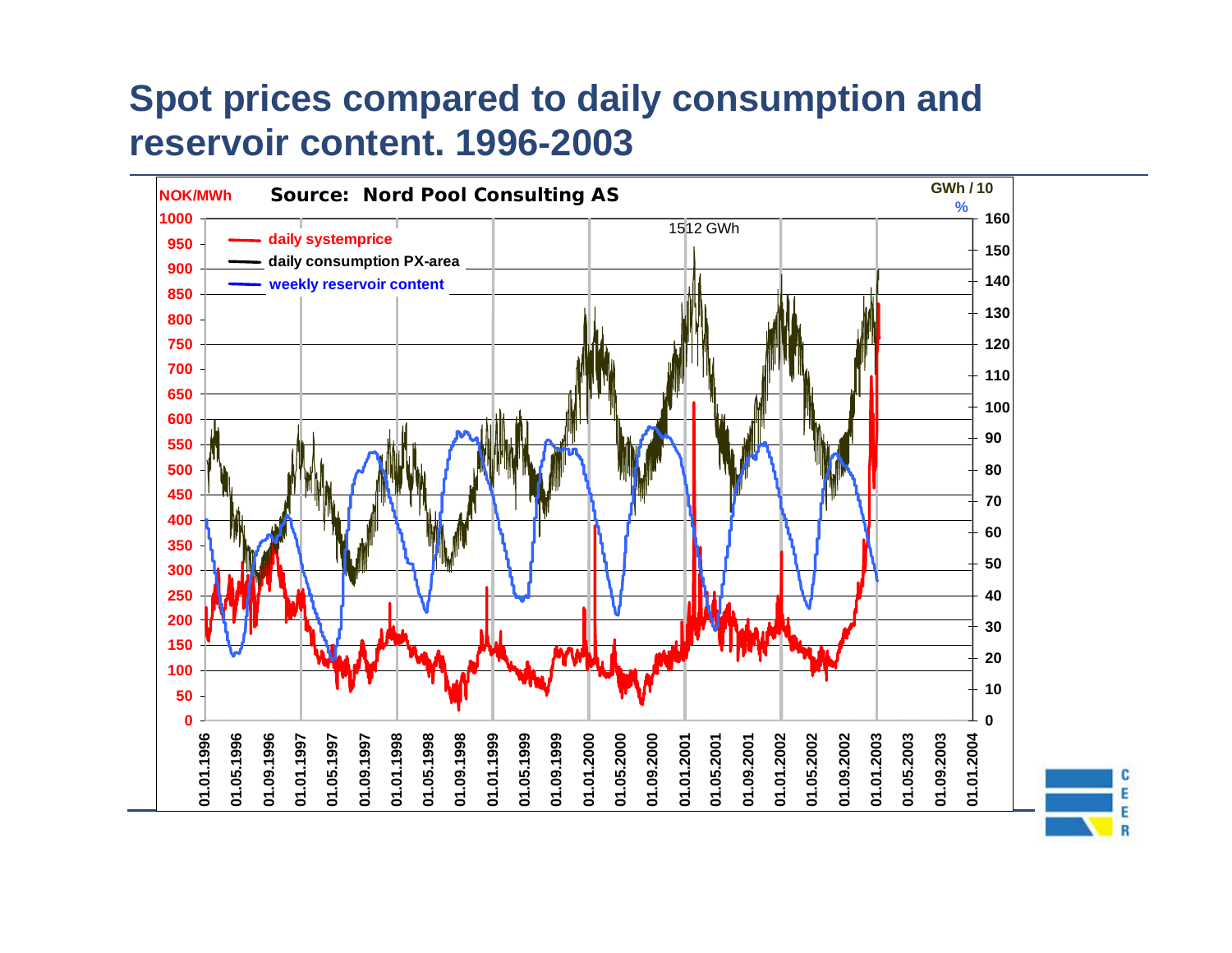#### **The driest autumn in 70 years**

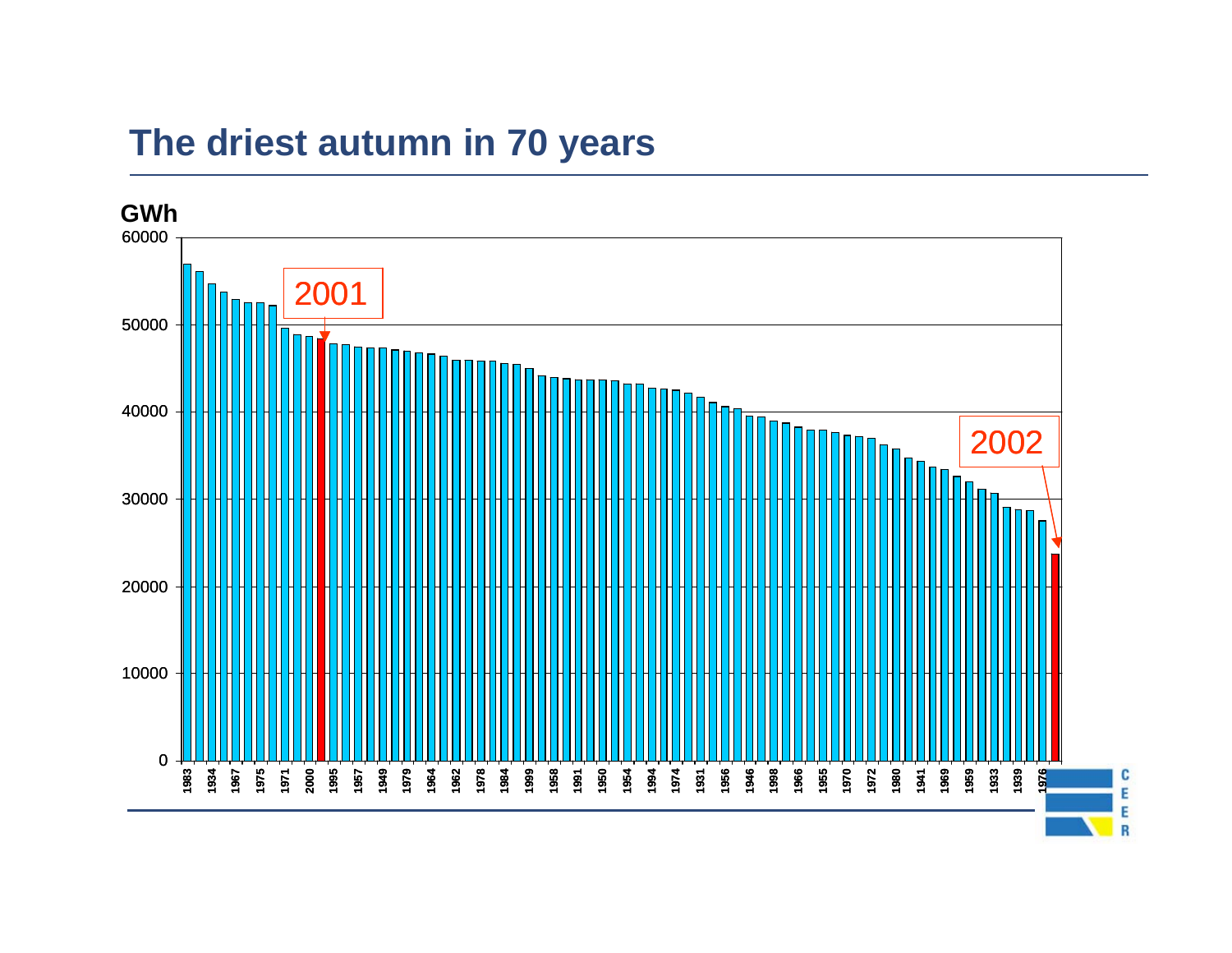#### **Weekly consumption power intensive industries 2002 - 2003 (Source: PIL)**



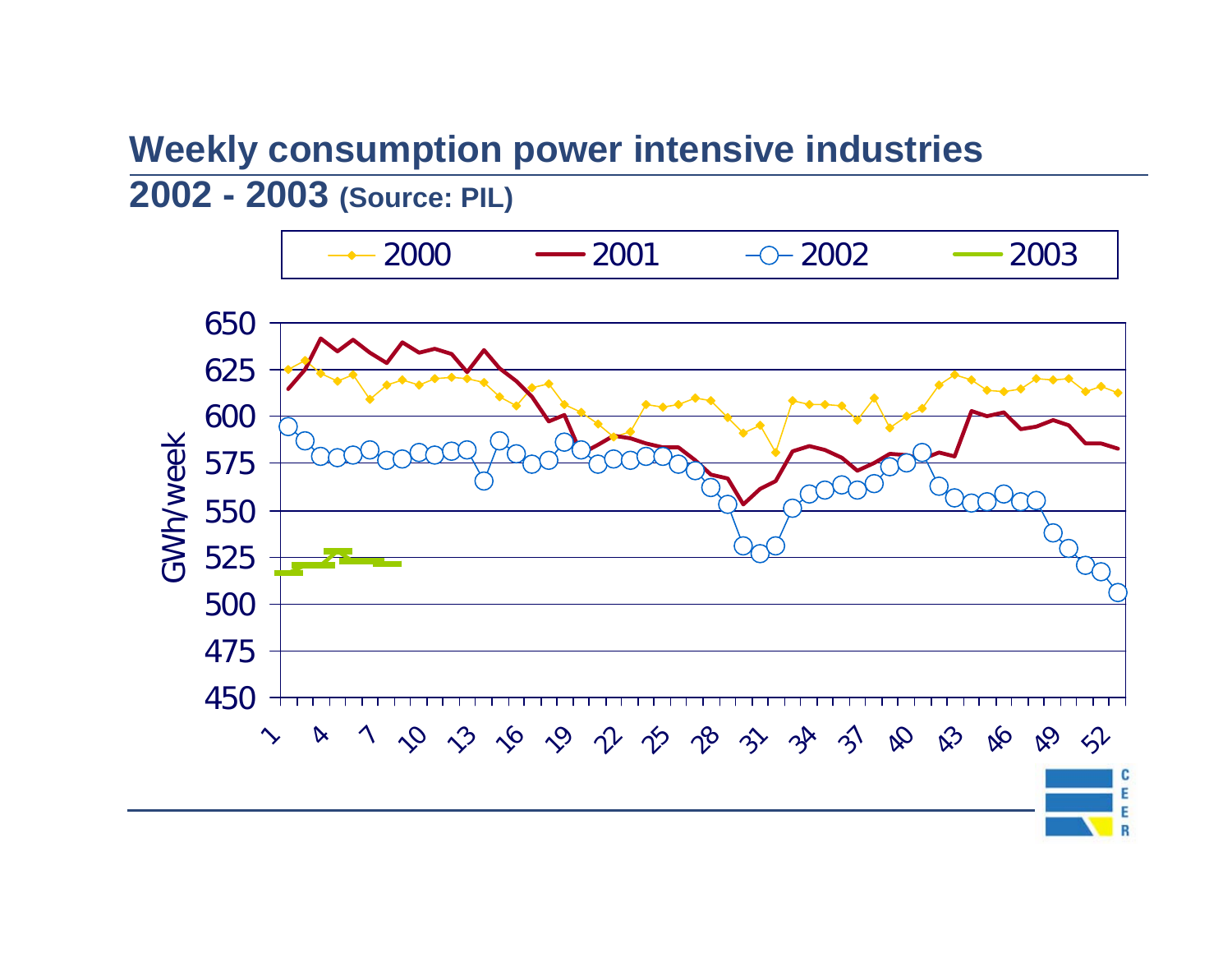### **Transmission capacity between Scandinavian countries and other countries**



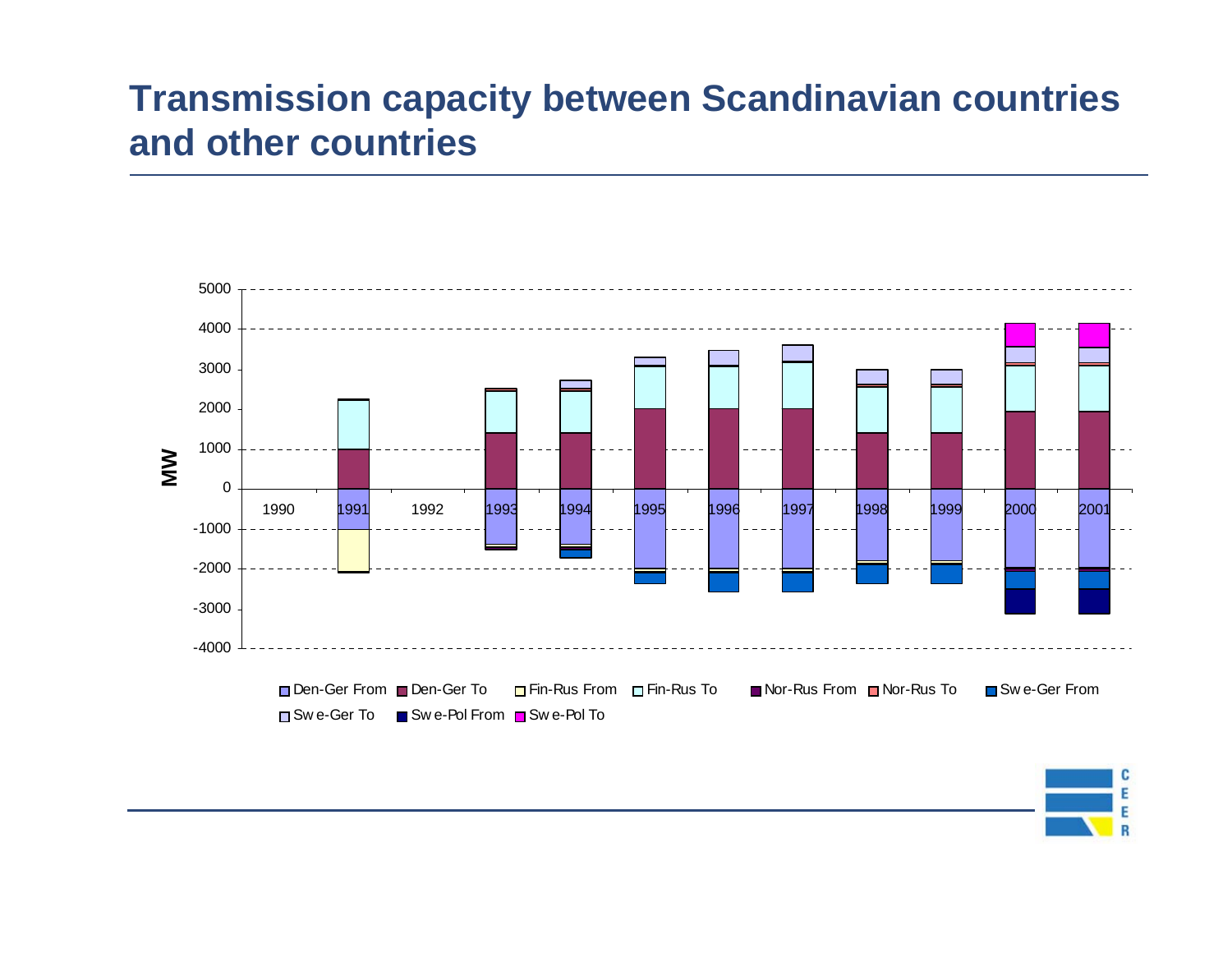#### **Import (-) and export in Scandinavia. 1990-2001 (Source: Nordel)**

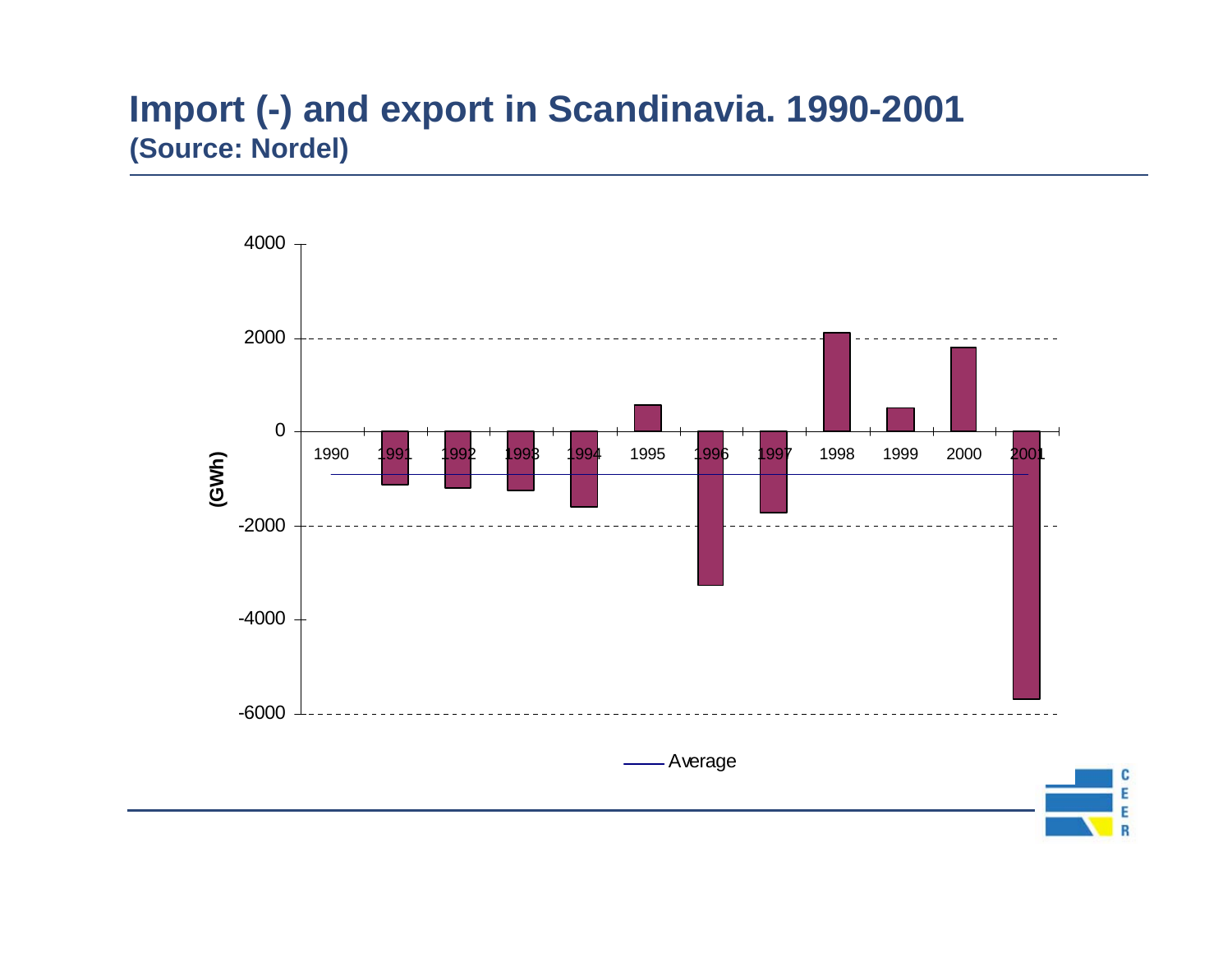## **What happened during the last winter ?**

- The driest **Autumn** in 70 years in Scandinavia- but as a whole the hydro situation was not "special"
- A colder than normal Autumn ( and the normal autumn rain did not arrive but export from Norway still on !)
- Net import to Norway arrived- but later than expected?
- Prices to household customers went very high and hot debate over the high billsNet import to Scandinavia relatively late
- Actions that has been discussed
	- ♦ Mobile gas power stations
	- ♦ Reduce luxury consumption
	- ♦ Low income support
	- ♦ Saving programs
	- ♦Regualtion of hydro reservoars
	- ◆ Rationing

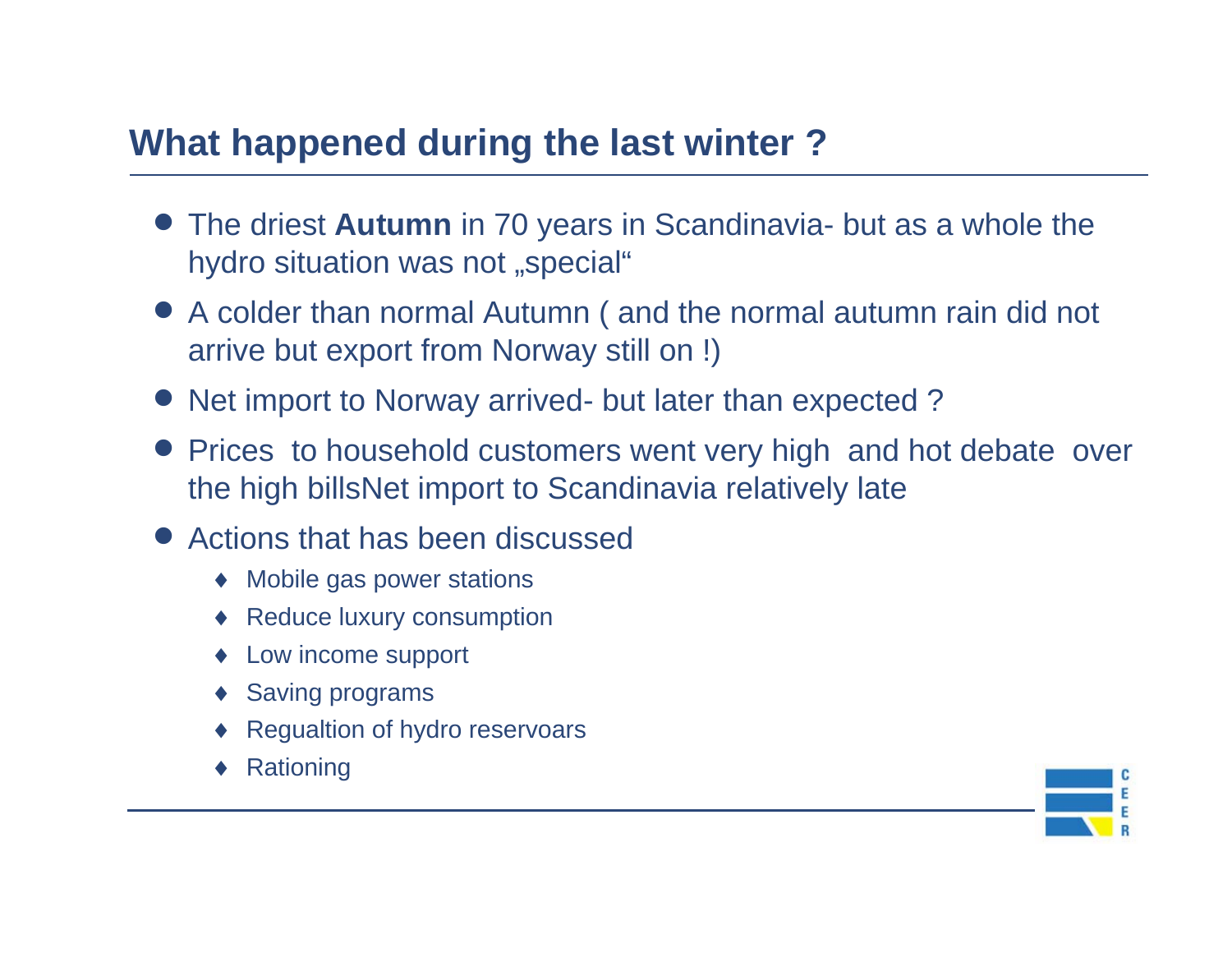# **Conclusions and recommendations I**

**Clear and well-functioning market design**

- The market functioned technically well **NordPool** included-efficient prices according to supply and demand without any interfernece from politicians  $\Rightarrow$  Refrain from distrupting a market that works, as long as there are "reasonable" market responses
- The customers reacted to the high prices  $\rightarrow$  involving demand side reactions through allowing for customer load responses is important
	- ♦ Diversification of the energy systems
	- ◆ "Real time" price signals
- More information was provided to the market than before  $\rightarrow$  remove any barriers to effective competition
	- ◆ Rational behaviour
	- ♦ Harmonisation